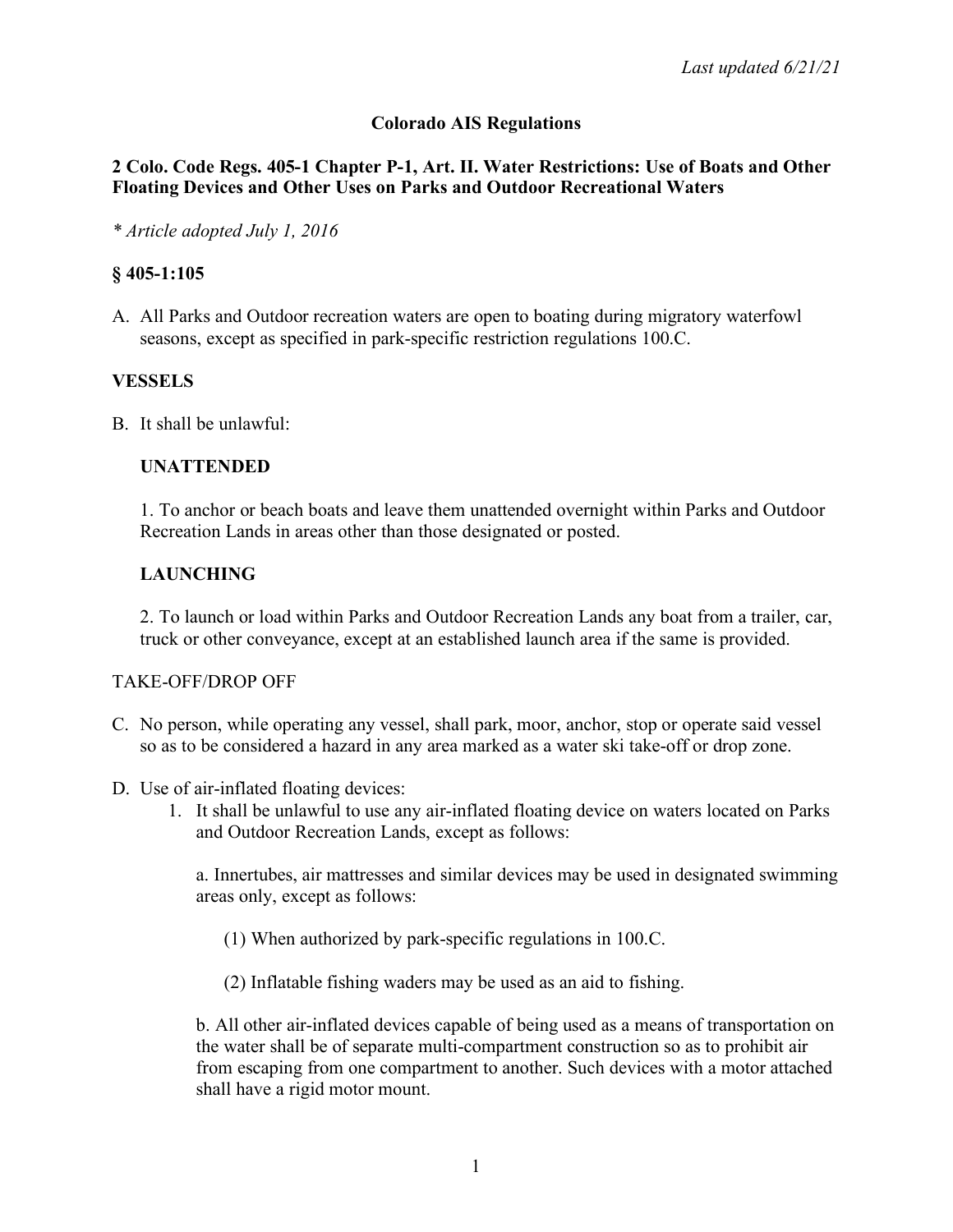## **LIVING ABOARD VESSELS**

E. It shall be unlawful to live aboard any vessel on Parks and Outdoor Recreation lands or waters. For the purpose of this regulation, a "live aboard" is defined as any vessel located within State Parks boundaries used for overnight accommodations between the hours of 10:00 p.m. and 5:00 a.m. for more than fourteen (14) days in any twenty-eight (28) day period on a single park, except that extensions totaling no more than a maximum of fourteen (14) additional days may be permitted by the park manager, as a one-time exception. Upon written request from any marina concessionaire, the Director may allow one, or more, "live aboard(s)" occupied by the marina's managerial or supervisory staff, if the Director determines it would be advantageous for the safety and security of the marina's operations.

## **AQUATIC NUISANCE SPECIES (ANS)**

- F.
- 1. All vessels and other floating devices of any kind, including their contents, motors, trailers and other associated equipment are subject to inspection in accordance with inspection procedures established by the Division prior to launch onto, operation on or departure from any Parks and Outdoor Recreation waters or vessel staging areas.
- 2. Any nonnative or exotic plant material and any aquatic wildlife species listed in wildlife regulation # W012-C, 2 CCR 406-0, (collectively referred to herein as "aquatic nuisance species") found during an inspection shall be removed and properly disposed of in accordance with removal and disposal procedures established by the Division before said vessel or other floating device will be allowed to launch onto, operate on or depart from any Parks and Outdoor Recreation waters or vessel staging areas.
- 3. Compliance with the above aquatic nuisance species inspection and removal and disposal requirements is an express condition of operation of any vessel or other floating device on Parks and Outdoor Recreation waters. Any person who refuses to permit inspection of their vessel or other floating device, including their contents, motor, trailer, and other associated equipment or to complete any required removal and disposal of aquatic nuisance species shall be prohibited from launching onto or operating the vessel or other floating device on any Parks and Outdoor Recreation water. Further, the vessel or other floating device of any person that refuses to allow inspection or to complete any required removal and disposal of aquatic nuisance species prior to departure from any Parks and Outdoor Recreation water or vessel staging area is subject to quarantine until compliance with said aquatic nuisance species inspection and removal and disposal requirements is completed.
- 4. Any person operating a vessel or other floating device may be ordered to remove the vessel or device from any Parks and Outdoor recreation water by any authorized agent of the Division if the agent reasonably believes the vessel or other floating device was not properly inspected prior to launch or may otherwise contain aquatic nuisance species. Once removed from the water, the vessel or other floating device, including its contents,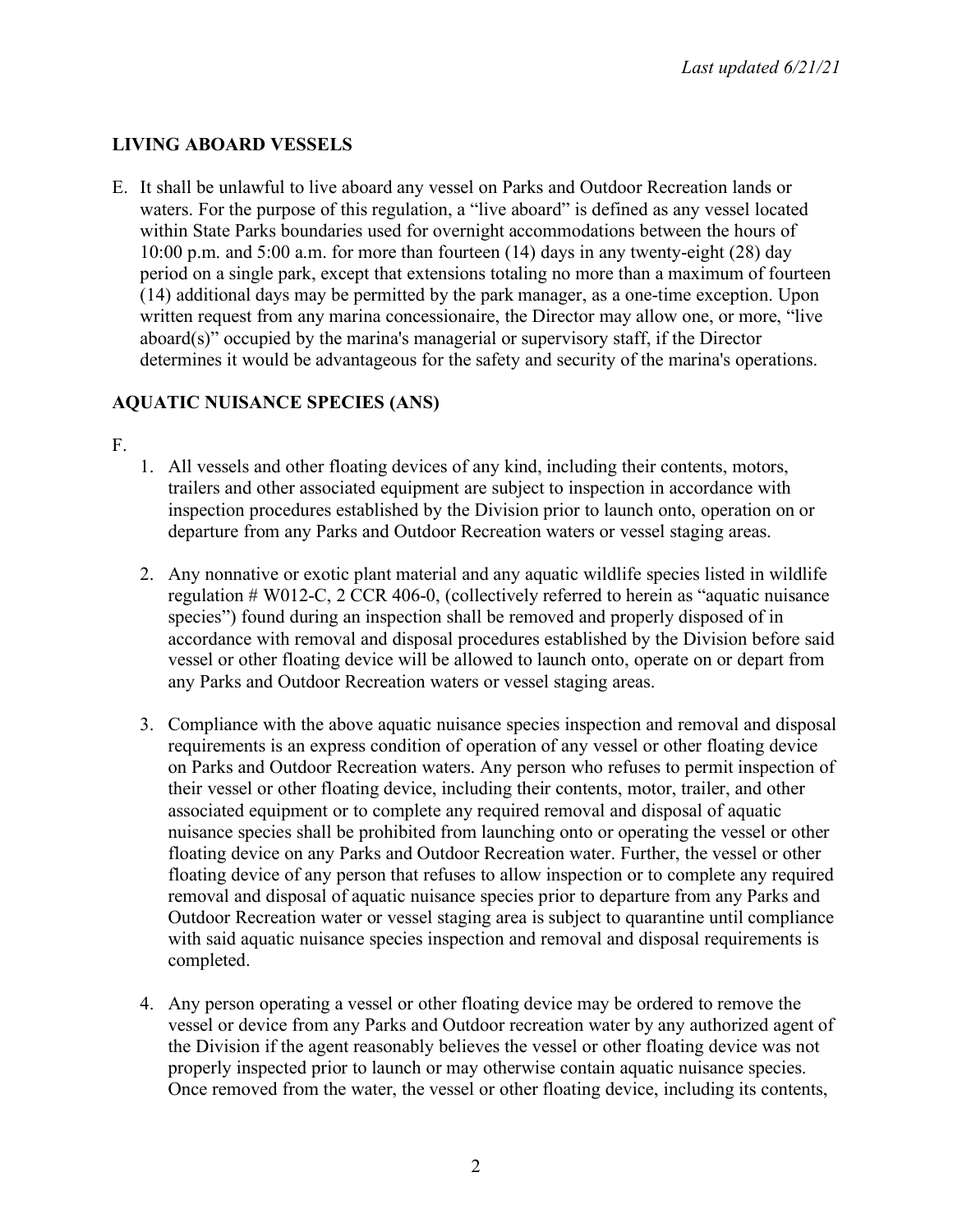motor, trailer and associated equipment shall be subject to inspection for, and the removal and disposal of aquatic nuisance species.

- 5. It is unlawful for any person to, or to attempt to, launch onto, operate on or remove from any Parks and Outdoor Recreation water or vessel staging area any vessel or other floating device without first submitting the same, including their contents, motors, trailers and other associated equipment to an inspection for aquatic nuisance species, and completing said inspection, if such an inspection is requested by any authorized agent of the Division or required by any sign posted by the Division. Further, it is unlawful for any person to fail to complete the removal and disposal of aquatic nuisance species if such removal and disposal is requested by an authorized agent of the division or required by any sign posted by the Division.
- 6. It is unlawful for any person to, or to attempt to, launch onto, operate on or remove from any Parks and Outdoor Recreation water or vessel staging area any vessel or other floating device if they know the vessel or other floating device, including their contents, motors, trailers, or other associated equipment contain any aquatic nuisance species.

### **2 Colo. Code Regs. 405-8 Chapter P-8 Aquatic Nuisance Species**

*\* Chapter last amended on 3/2/17.*

### **§ 405-8:800. Definitions**

Also see 33-10.5-102, C.R.S, for other applicable definitions.

- A. Aquatic Nuisance Species (ANS)
	- 1. Aquatic nuisance species means exotic or nonnative aquatic wildlife or any plant species that have been determined by the Commission to pose a significant threat to the aquatic resources or water infrastructure of the state, including, but not limited to the following:

#### **Animals:**

| <b>Common Name</b>   | <b>Scientific Name</b>                              |
|----------------------|-----------------------------------------------------|
| Crayfish, rusty      | Orconectes rusticus                                 |
| Mussel, quagga       | Dreissena bugensis                                  |
| Mussel, zebra        | Dreissena polymorpha                                |
| New Zealand mudsnail | Potamopyrgus antipodarum                            |
| Waterflea, fishhook  | Cercopagis pengoi                                   |
| Waterflea, spiny     | Bythotrephes longimanus (also known as Bythotrephes |
|                      | cederstroemi)                                       |
|                      |                                                     |

#### **Plants:**

| <b>Common Name</b> | <b>Scientific Name</b> |
|--------------------|------------------------|
|--------------------|------------------------|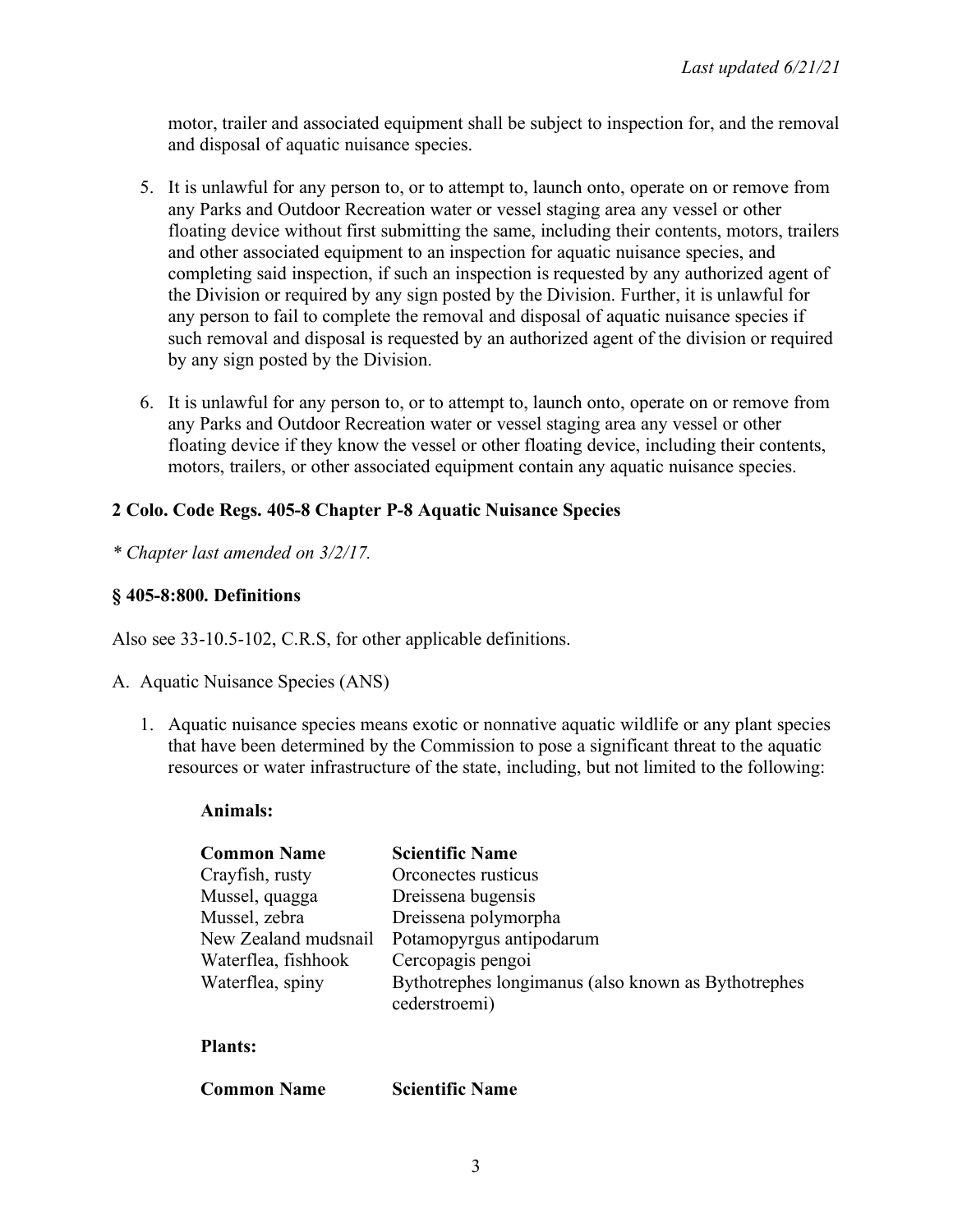| African elodea        | Lagarosiphon major     |
|-----------------------|------------------------|
| Brazilian elodea      | Egeria densa           |
| Eurasian watermilfoil | Myriophyllum spicatum  |
| Giant salvinia        | Salvinia molesta       |
| Hyacinth, water       | Eichornia crassipes    |
| Hydrilla              | Hydrilla verticillata  |
| Parrotfeather         | Myriophyllum aquaticum |
| Yellow floating heart | Nymphoides peltata     |

- 2. In addition to these species, the Director may jointly and temporarily designate a species as an aquatic nuisance species for a period not to exceed nine months when they determine that a species not listed herein poses a significant threat to Colorado's aquatic resources. Whenever such species are so designated, public notice shall be given, including posting at all watercraft inspection and decontamination facilities and the posting of any lands or waters where the designated species is known by the Divisions to be present.
- B. "Aquatic Plant" means a vascular plant (floating leafed, floating, submerged, or emergent vegetation) that naturally grows in water or saturated soils.
- C. "Authorized Agent" means a person that has passed the Division's watercraft inspection and decontamination training course and is otherwise authorized by statute and regulation to perform inspections and decontaminations at authorized locations in Colorado, and is employed by or, as evidenced by written authorization, is otherwise acting on behalf and at the direction of a local, state or federal government or subdivision of government.
- D. "Authorized location" means a location or an address where watercraft inspection and decontamination (WID) procedures are authorized and certified by the Division, and inspections are mandatory prior to launching or exiting, including, but not limited to, Division offices, government field stations, or non-governmental facilities as designated by the Division.
- E. "Clean" means a vessel or other floating device that does not show visible ANS or attached vegetation, debris or surface deposits. This includes mussel shells or residue on the watercraft, trailer, outdrive, or equipment that could mask the presence of attached mussels or other ANS.
- F. "Detected water" means a water body in which an aquatic nuisance species has been detected per #806D.
- G. "Director" means the Director of the Division of Parks and Wildlife.
- H. "Drain" means to the extent practical, all water is drained from all water holding compartments including live-well, bait-well, storage compartment, equipment lockers, bilge area, engine compartment, deck, ballast tanks or bags, water storage and delivery system, cooler or any other water storage area on the vessel or other floating device.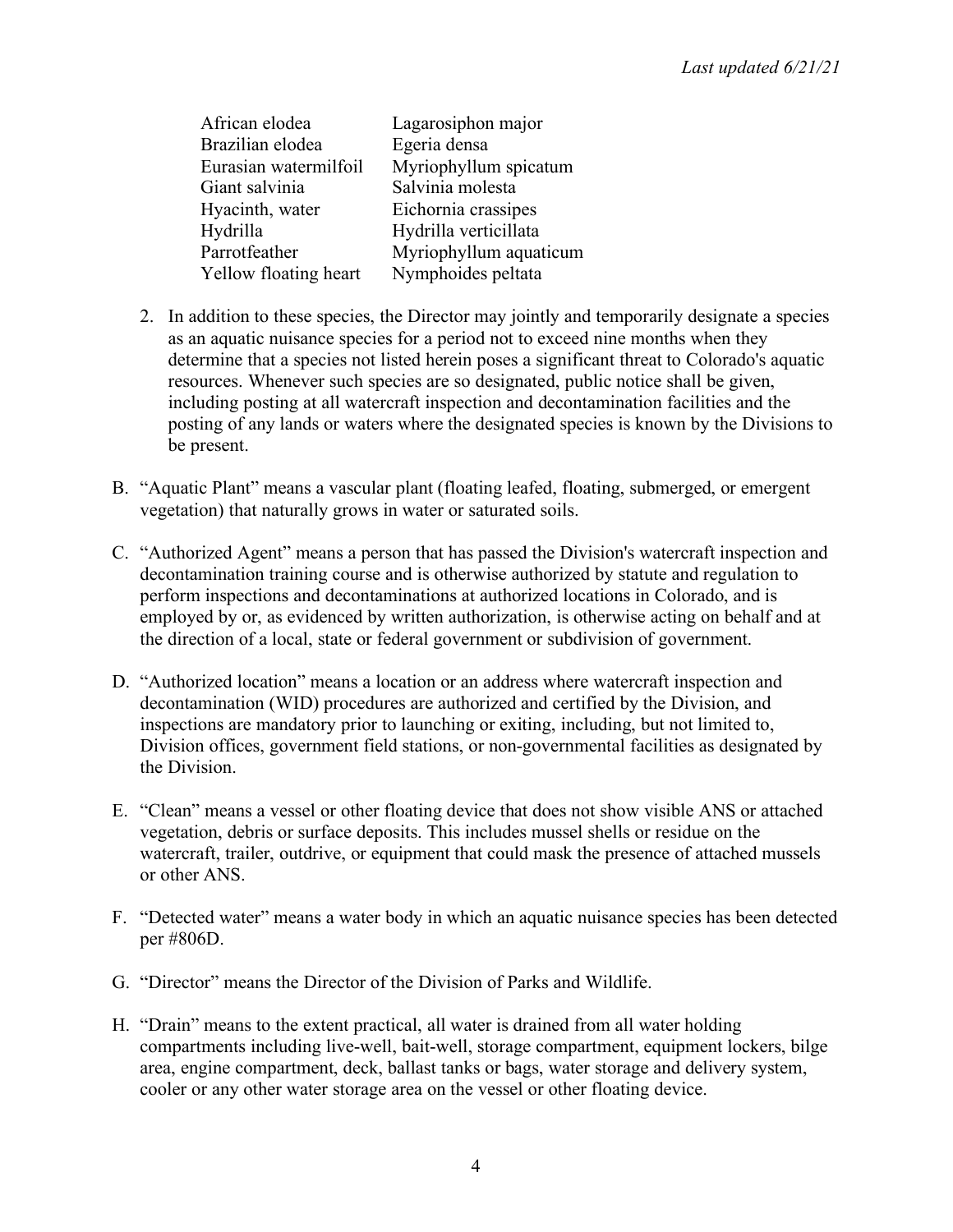- I. "Dry" means no visible sign of standing water, or wetness on or in the vessel or other floating device. Watercraft that has been out of the water long enough for attached mussels to desiccate.
- J. "Private inspector and/or decontaminator" means a person employed by a business who is certified by the Division to provide services in the form of inspections only or both inspections and decontaminations, at sites other than authorized locations.
- K. "Vessels or other floating device" means watercraft of any and all kinds including their motors or engines, trailers, compartments, and any other associated equipment or containers that routinely or reasonably could be expected to contain or have come into contact with water. The term does not include hand-launched and hand-powered rafts, kayaks, belly boats, float tubes, canoes, windsurfer boards, sail-boards, paddle boards, rowing shells, or inner tubes or foldable plastic boats.
- L. "Water Drain Plug" means a valve or device on or in a vessel or other floating device which is used to control the drainage of water from a compartment designed to hold water, including but not limited to, a bilge, well, compartment, locker, or ballast system.
- M. "WID procedures" means Watercraft Inspection and Decontamination procedures, as set forth in these chapter 8 regulations and documented in the State Watercraft Inspection and Decontamination Training Curriculum.
- N. "WID seals" means Watercraft Inspection and Decontamination tamper proof devices or markers that temporarily lock the vessel or other floating device to the trailer to indicate the vessel or other floating device has not launched since the last inspection or decontamination as documented on the accompanying WID seal receipt.
- O. "WID Seal Receipt" means the written or electronic documentation required to verify a WID seal is valid.

## **§ 405-8:801. Possession of Aquatic Nuisance Species**

- A. Except as provided in these regulations or authorized by the Division or under Title 33 or Title 35 C.R.S., it shall be unlawful for any person to possess, import, export, ship, transport, release, place, plant, or cause to be released, placed, or planted into the waters of the state any aquatic nuisance species.
- B. The Division's authorized personnel, authorized agents, qualified peace officers, private inspectors, and private decontaminators are permitted to possess and transport live or dead aquatic nuisance species samples for the purposes set forth in Article 10.5 of Title 33, C.R.S. and in these regulations.
- C. It is unlawful for any person to, or to attempt to, launch onto, operate on or remove from any water of the state or vessel staging area any vessel or other floating device without first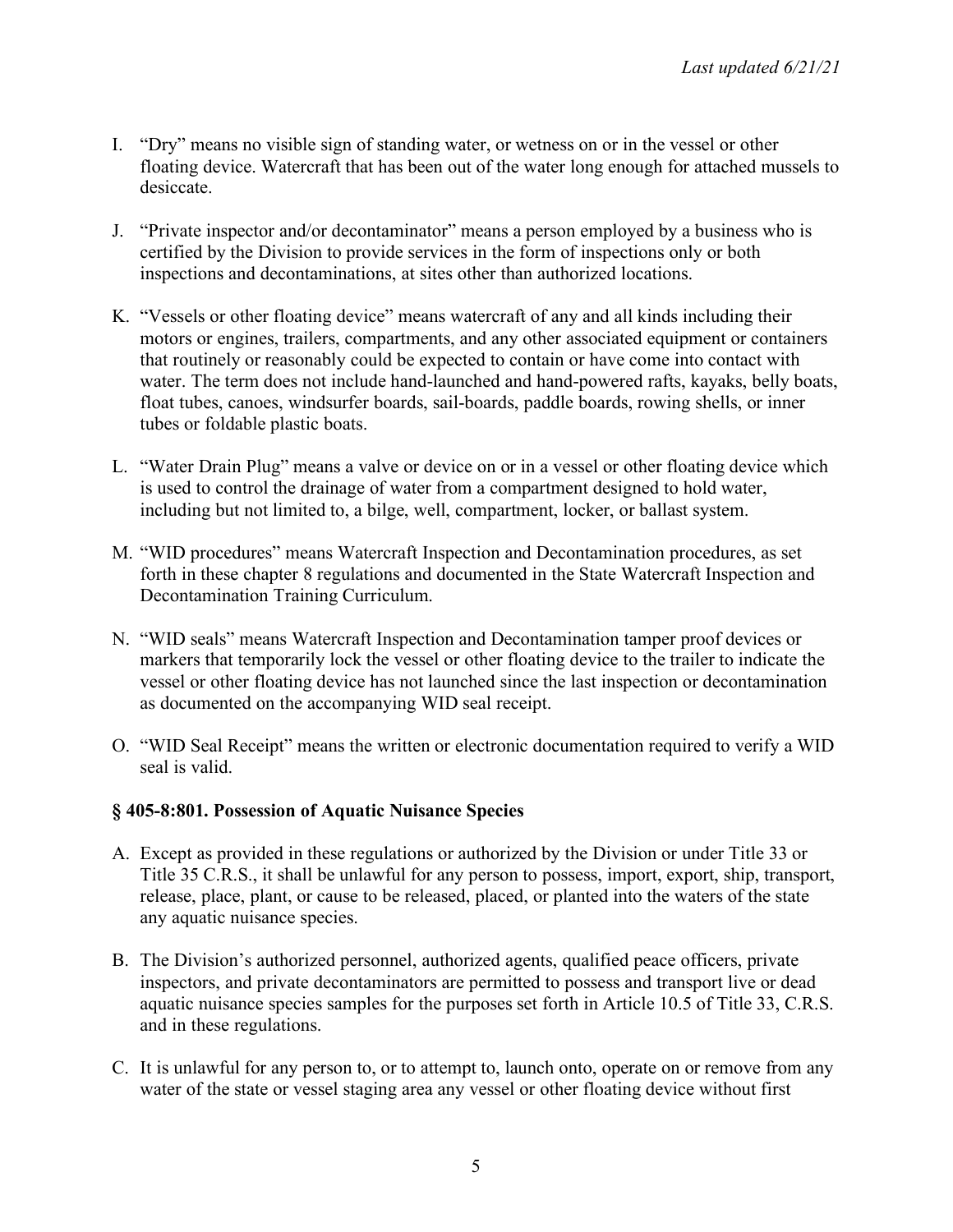submitting the same to an inspection for aquatic nuisance species, and completing said inspection, if such an inspection is requested by any qualified peace officer or authorized agent. Further, it is unlawful for any person to fail to complete the removal and disposal of aquatic nuisance species if such removal and disposal is requested by any qualified peace officer.

D. It is unlawful for any person to, or to attempt to, launch onto, operate on or remove from any water of the state or vessel staging area any vessel or other floating device if they know the vessel or other floating device contains any aquatic nuisance species.

### **§ 405-8:802. Private Inspectors, Authorized Agents, Training, Certification, And Quality Assurance**

- A. The Division may certify private inspectors and/or decontaminators. Such persons shall not be authorized to stop, detain, or impound a vessel or other floating device, or order a vessel or other floating device to be decontaminated, impounded or quarantined. Such persons, once certified, are only authorized to provide inspections and/or decontaminations in accordance with WID procedures to persons transporting vessel or other floating device who voluntarily request their services.
- B. Authorized agents shall be certified by the Division prior to providing any inspection or decontamination services. A description of training and certification requirements is available from the Division. After receiving proper training and written certification from the Division, authorized agents may stop, detain, inspect and decontaminate a vessel or other floating device. Authorized agents shall be authorized to perform decontaminations with the permission of the vessel owner, at the direction of a qualified peace officer, or at the voluntary request of any person transporting a vessel or other floating device. Authorized agents do not have any authority to order vessel or other floating device to be decontaminated, nor do they have the authority to impound or order the quarantine of any vessel or other floating device.
- C. Prior to providing any inspection and/or decontamination services, authorized agents and private inspectors and/or decontaminators must successfully complete the Division's training course, must maintain active certification and must comply with all quality assurance requirements as listed herein.
- D. Any authorized agent or private inspector and/or decontaminator may be certified by the Division to perform inspections and/or decontaminations based on the person's training and the equipment available at the authorized location.
- E. The Division shall conduct quality assurance checks at all authorized locations, including but not limited to, inspection of facilities and records, and interviewing authorized location personnel to verify proper procedures are being utilized.
	- 1. If the Division documents quality assurance violations, including, but not limited to, improper facilities, maintenance, equipment, records or failures to use proper WID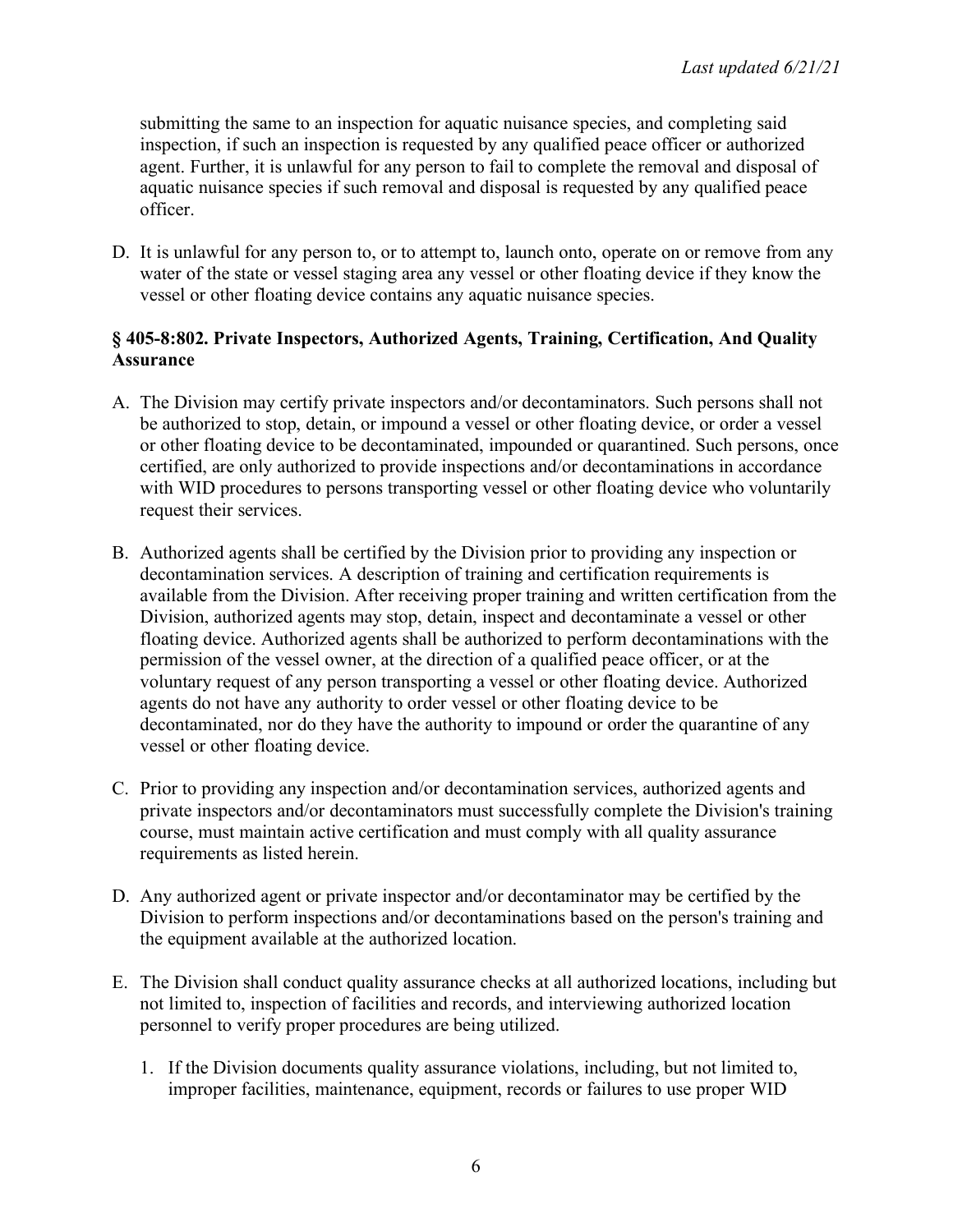procedures, then the Division may, at their discretion, issue a written warning notice, disallow aquatic nuisance species inspections, decontaminations, and/or training at the specific location or by the applicable agent or private inspector/decontaminator until the Division has documented compliance with all quality assurance checks, or decertify the applicable agent(s), private inspector(s)/decontaminator(s), location(s) or trainer(s) until they have been recertified in accordance with these regulations.

## **§ 405-8:803. Inspections**

- A. Inspections may be conducted by:
	- 1. Any qualified peace officer;
	- 2. Any authorized agent or private inspector and/or decontaminator who has been properly trained as required by the Division, who holds a valid, active certification and who is in good standing with the Division's quality assurance checks.
- B. All persons transporting a vessel or other floating device from a detected water of the state, as determined in regulation #806 D, must be inspected prior to leaving the detected water, or if state authorized inspection facilities are not open or otherwise available, must be inspected prior to launch in any other water of the state. All detected waters shall be posted and a list of detected waters will also be available from the Division.
- C. All persons transporting a vessel or other floating device must go to a state authorized inspection location and submit to and receive documentation of an inspection prior to launching in any water of the state if the vessel or other floating device has been in another state's waters in the last 30 days, or if the vessel or other floating device is not registered in Colorado.
- D. All persons transporting a vessel or other floating device must submit to an inspection prior to launching and/or exiting at an Authorized Location.
- E. Inspectors will determine if there is a reasonable belief that aquatic nuisance species are present by interviewing the person transporting the vessel or other floating device and using visual and/or tactile inspection methods and using appropriate forms supplied by the Division.
- F. All vessels or other floating devices of any kind, are subject to inspection in accordance with WID procedures prior to launch onto, operation on or departure from any waters of the state or vessel staging areas. All compartments, equipment and containers that may hold water, including, but not limited to, live wells and ballast and bilge areas shall be drained as part of all inspections.
- G. It is the responsibility of the vessel or other floating device operator to clean, drain water from all compartments and motors/engines in between launches and dry the vessel or other floating device in between launches.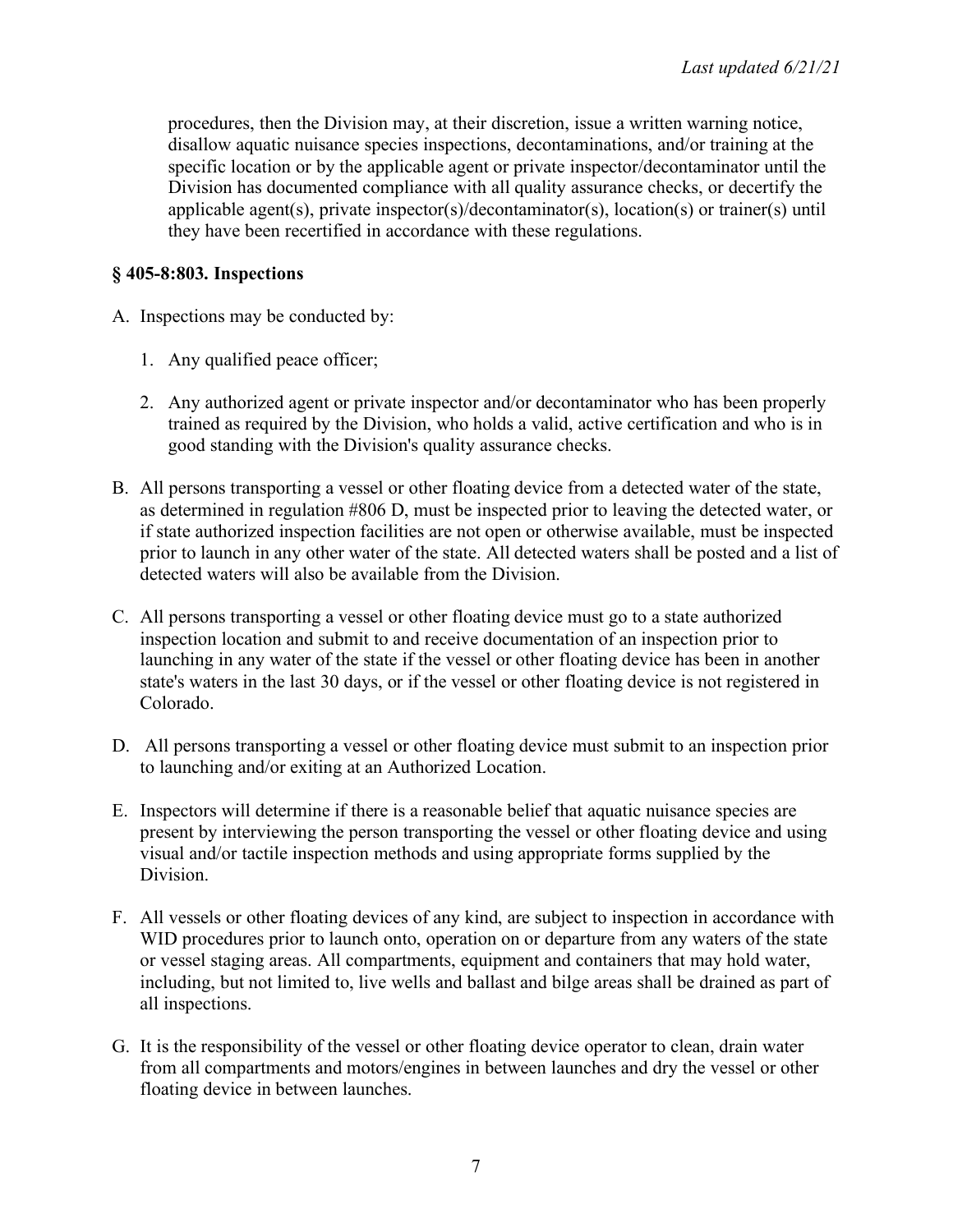- H. Upon removal of a vessel or other floating device from waters of the state, and before leaving the boat launch or parking area, the operator is required to remove aquatic plants and water drain plug(s). It is prohibited to transport a vessel or other floating device over land with aquatic plants or water drain plugs in place.
- I. Any vessel or other floating device found or reasonably believed to contain aquatic nuisance species shall be decontaminated by an authorized agent using WID procedures before said vessel or other floating device will be allowed to launch onto, operate on or depart from any waters of the state or vessel staging areas.
- J. Compliance with the above aquatic nuisance species inspection and removal and disposal requirements is an express condition of operation of any vessel or other floating device on waters of the state. Any person who refuses to permit inspection of their vessel or other floating device or to complete any required removal and disposal of aquatic nuisance species shall be prohibited from launching onto or operating the vessel or other floating device on any water of the state. Further, the vessel or other floating device of any person that refuses to allow inspection or to complete any required removal and disposal of aquatic nuisance species prior to departure from any water of the state or vessel staging area where any aquatic nuisance species is known to be present is subject to impoundment until said aquatic nuisance species inspection and/or decontamination is completed.
- K. Any person operating a vessel or other floating device may be ordered to remove the vessel or device from any water of the state by any qualified peace officer or authorized agent if they reasonably believe the vessel or other floating device was not properly inspected prior to launch or may otherwise contain aquatic nuisance species. Once removed from the water, the vessel or other floating device shall be subject to inspection for, and the removal and disposal of aquatic nuisance species.
- L. Any authorized agent or private inspector or private decontaminator who, through the course of an inspection, determines there is a reasonable belief that aquatic nuisance species are present shall document the inspection, including but not limited to, type and number of aquatic nuisance species suspected and/or detected and identification of the vessel or other floating device, including license plate numbers and hull and/or vehicle identification numbers, if available. Further, the authorized agent or private inspector/decontaminator shall advise the operator that the vessel or other floating device is suspected of possessing aquatic nuisance species and that it must be decontaminated according to WID procedures as soon as possible. Only qualified peace officers have the authority to order decontamination, impound or quarantine of a vessel or other floating device.
- M. Once a vessel or other floating device is inspected and/or decontaminated, a WID seal will be attached to the vessel or other floating device by a qualified peace officer, authorized agent, or private inspector/decontaminator. A receipt using the Division's form shall accompany all WID seals. WID seals shall be attached to a vessel or other floating device as specified by the Division. A WID seal, once properly attached to a vessel or other floating device by a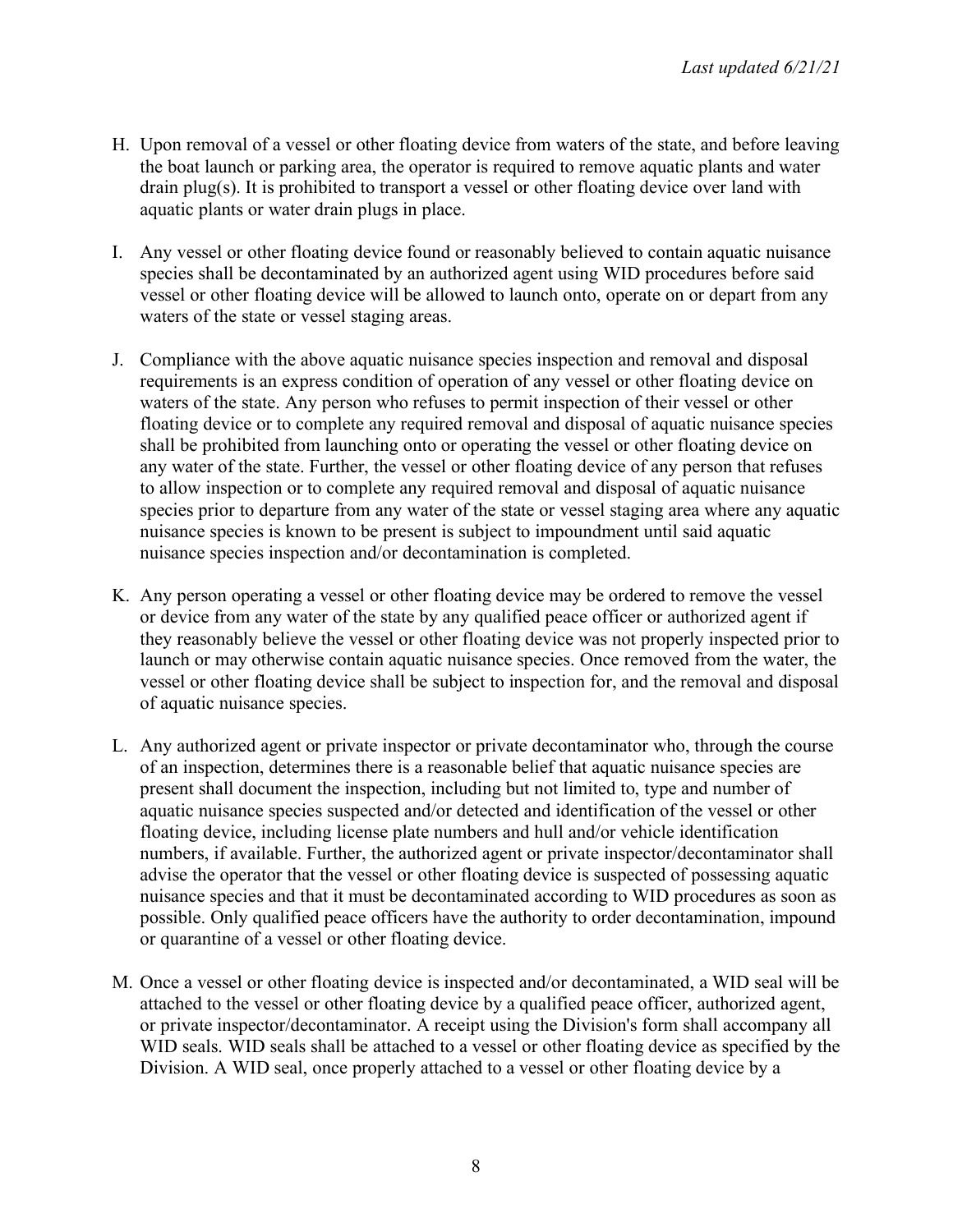qualified peace officer, authorized agent, or a private inspector/decontaminator, and when accompanied by the proper receipt, documents an inspection or decontamination procedure.

N. If a vessel or other floating device contains live aquatic organisms in water as bait, then the owner or operator will be required to produce a receipt for the bait from a Colorado bait dealer with a purchase date clearly printed on the receipt per regulation 8 CCR 1201-21, VI. E and the purchase date is no more than 7 days previous. If the owner or operator does not have such a receipt, and the bait is allowed for use at the water body per regulation 2 CCR 406-1 #104.H.2, then they will be required to submit the bait for transfer into water from a known source and the bait container to decontamination as per the State ANS Watercraft Decontamination Manual available from the Division.

### **§ 405-8:804. Decontamination**

- A. The Division will only recognize the decontamination methods listed herein that are recognized as proper WID procedures. All decontaminations will be employed following all applicable laws, disposal methods, recommended safety precautions, and safety equipment and procedures.
- B. To decontaminate water compartments, equipment or containers in a vessel or other floating device to address potential presence of larvae or waterborne aquatic nuisance species, the only acceptable methods will be rinsing and flushing with water of 120-140 degrees F.
- C. To decontaminate the exterior of a vessel or other floating device, remove or destroy attached aquatic nuisance species, all visible mud, plants, and organisms. The entire exterior of the vessel or other floating device, including the trailer and all intakes will be thoroughly decontaminated with hot water (140 degrees F) and as necessary use high pressure water (between 2500-3000psi).
- D. All interior vessel or other floating device compartments, equipment and containers that may hold water including, but not limited to live wells, ballast and bilge areas, will be flushed with hot water (up to, but no more than 120 degrees F) at low pressure. If a bilge pump is present, then it will be run until the bilge appears to be empty.
- E. The lower unit of the motor or engine will be thoroughly flushed with hot water (140 degrees F).
- F. After decontamination, authorized agents, private decontaminators, or qualified peace officers must re-inspect the vessel or other floating device to ensure complete decontamination prior to the release of the vessel or other floating device.
- G. Proof for all decontaminations consists of a WID Seal and WID Seal Receipt. Proof of decontamination for an infested mussel boat consists of a WID seal and WID Seal Receipt, in addition to the form "ANS Documentation and Vessel Decontamination Form" provided by the Division. Such forms shall document the reasons for the decontamination, any aquatic nuisance species found, the date and location of the decontamination, and the type of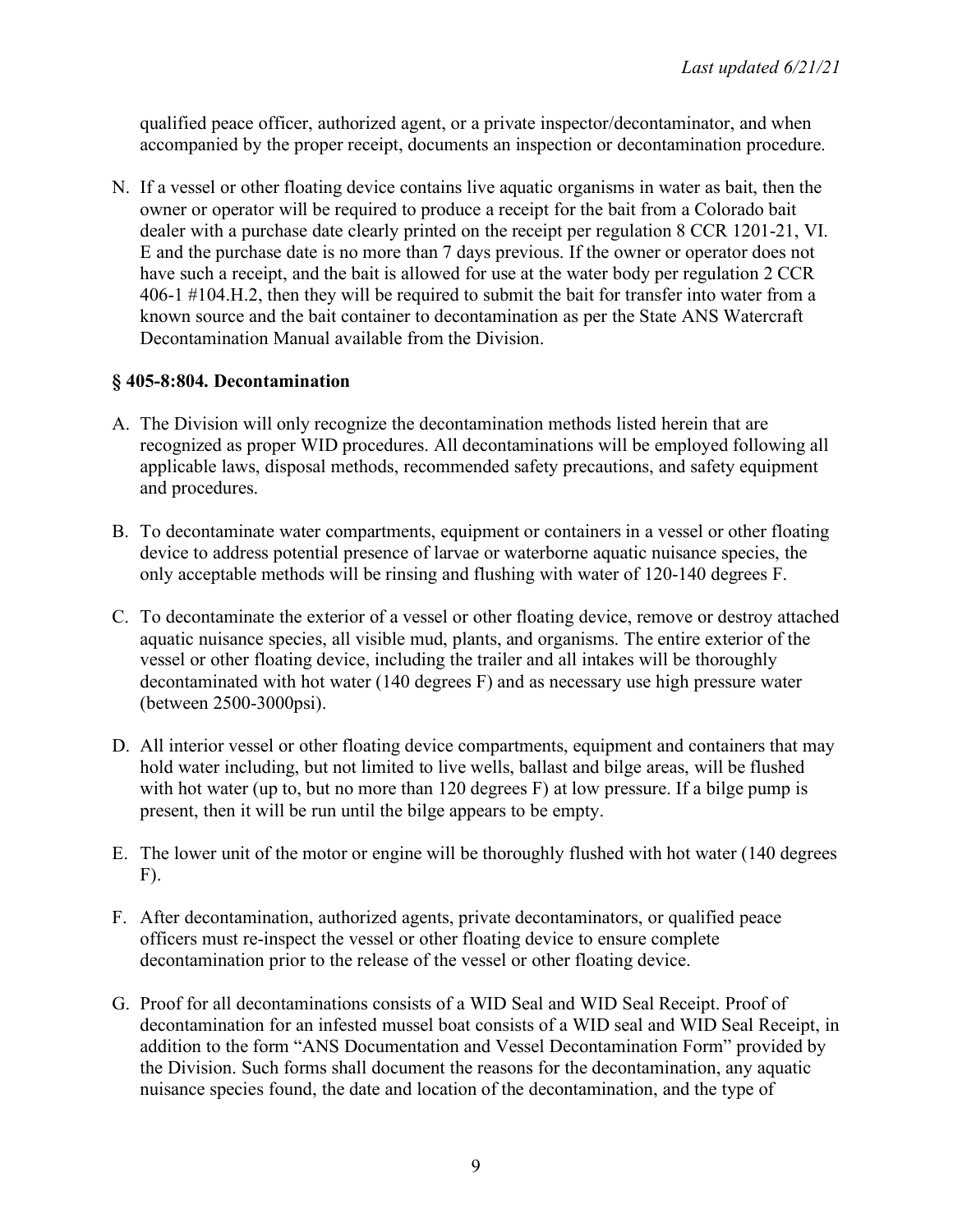decontamination performed. Authorized agents, private decontaminators, or qualified peace officers will also apply a WID seal to document decontamination procedures.

### **§ 405-8:805. IMPOUNDMENT**

- A. All vessels or other floating devices are subject to impoundment if:
	- 1. The person in possession of the vessel or other floating device refuses to allow an inspection of the vessel or other floating device to be conducted by an authorized agent or qualified peace officer.
	- 2. The person in possession of the vessel or other floating device refuses to allow a decontamination of the vessel or other floating device when decontamination is ordered by a qualified peace officer.
	- 3. The vessel is unable to be fully decontaminated or the ANS are unable to be completely removed for any reason.
- B. If the person in charge of the vessel or other floating device is not the registered owner then the registered owner shall be notified by mail, return receipt requested, within ten days of the location of the impounded vessel or other floating device. Such notification must also include contact information for the qualified peace officer ordering the impoundment. If the registered owner is present when the vessel or other floating device is ordered impounded, then the same information shall be provided to the registered owner at the time the order is issued.
- C. All vessels or other floating devices will be held in impound at the risk and expense of the owner. A vessel or other floating device under impound for non-compliance with aquatic nuisance species laws may be released only after a qualified peace officer is satisfied by inspection or quarantine that the vessel or other floating device is no longer a threat to the aquatic resources and water infrastructure of the state. Only a qualified peace officer may authorize the release of the vessel or other floating device.
- D. No vessel or other floating device impounded may be moved or released until an impound release form is signed and executed by a qualified peace officer. The Division will provide impound release forms.

## **§ 405-8:806. Monitoring and Identification**

- A. All aquatic nuisance species sampling and monitoring will be coordinated with the Division.
- B. Aquatic nuisance species sampling equipment, vessels or other floating devices, and gear will be decontaminated at the conclusion of each sampling event in compliance with WID procedures prior to launching on another water of the state.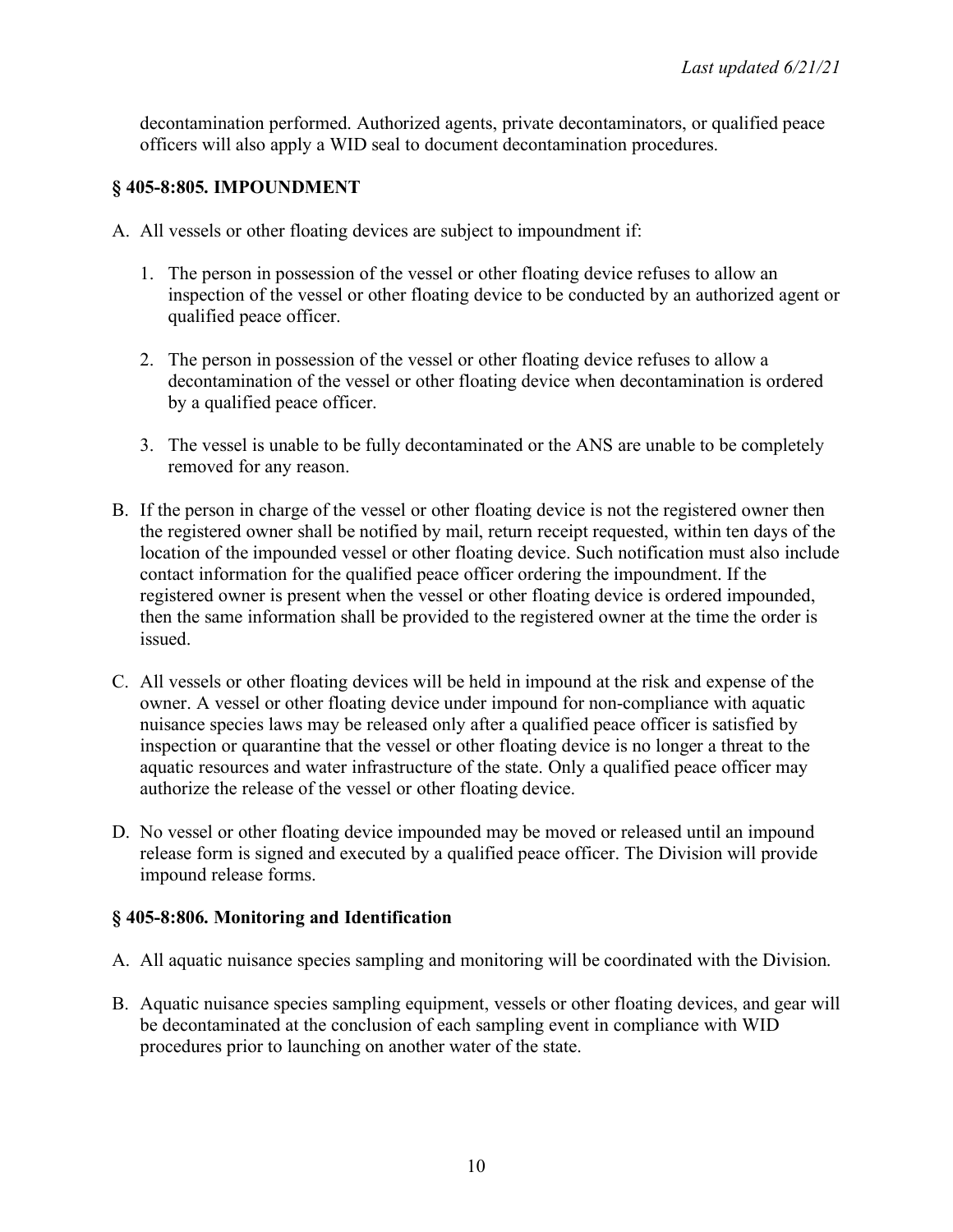- C. Aquatic nuisance species sampling and specimen collection for plankton tows, substrate sampling, or shoreline surveys will be conducted using standards and procedures approved in writing by the Division in advance of sampling occurring.
- D. To initially identify detected waters, the following standards will be applied before notifying the public of the existence of these aquatic nuisance species:
	- 1. Zebra and quagga mussel veligers. A multi-phase testing process involving both visual and molecular identification methods on the same sample will be completed in accordance with the State ANS Sampling and Monitoring Manual available from the **Division**
	- 2. Zebra and quagga mussel adults or New Zealand mudsnails. Concurring identification by two or more mollusk identification experts.
	- 3. Non-native crayfish and other crustaceans.. Concurring identification by two or more crustacean identification experts.
	- 4. Aquatic nuisance species plants. Concurring identification by two or more aquatic botanical experts.

## **§ 405-8:807. Reporting ANS Findings**

- A. Identification of an aquatic nuisance species through sampling and monitoring procedures at a location where that species has not been known to exist will be reported immediately to the Division.
- B. If an aquatic nuisance species is suspected, but the identity is not known, for example a plant of unknown identity or organic material resembling juvenile mollusks, then the Division shall be contacted within 48 hours and collected samples will be submitted as stated in regulation # 806C.
- C. Any person that becomes aware that an aquatic nuisance species is present at a specific location shall report the aquatic nuisance species presence to an authorized agent or a qualified peace officer of the Division's Invasive Species Program. Office. Aquatic nuisance species reports should include the date and time of the detection of the aquatic nuisance species, the exact location of sighting (water body and specific location on the water body), the suspected species, and the name and contact information of the reporter.
- D. Aquatic nuisance species or suspected aquatic nuisance species may be reported by:
	- 1. Telephone: 1-303-291-7295
	- 2. Website: http://www.cpw.state.co.us

# **2 Colo. Code Regs. 406-9 Chapter W-9 – Wildlife Properties**

## **§ 406-9:906 Aquatic Nuisance Species (ANS)**